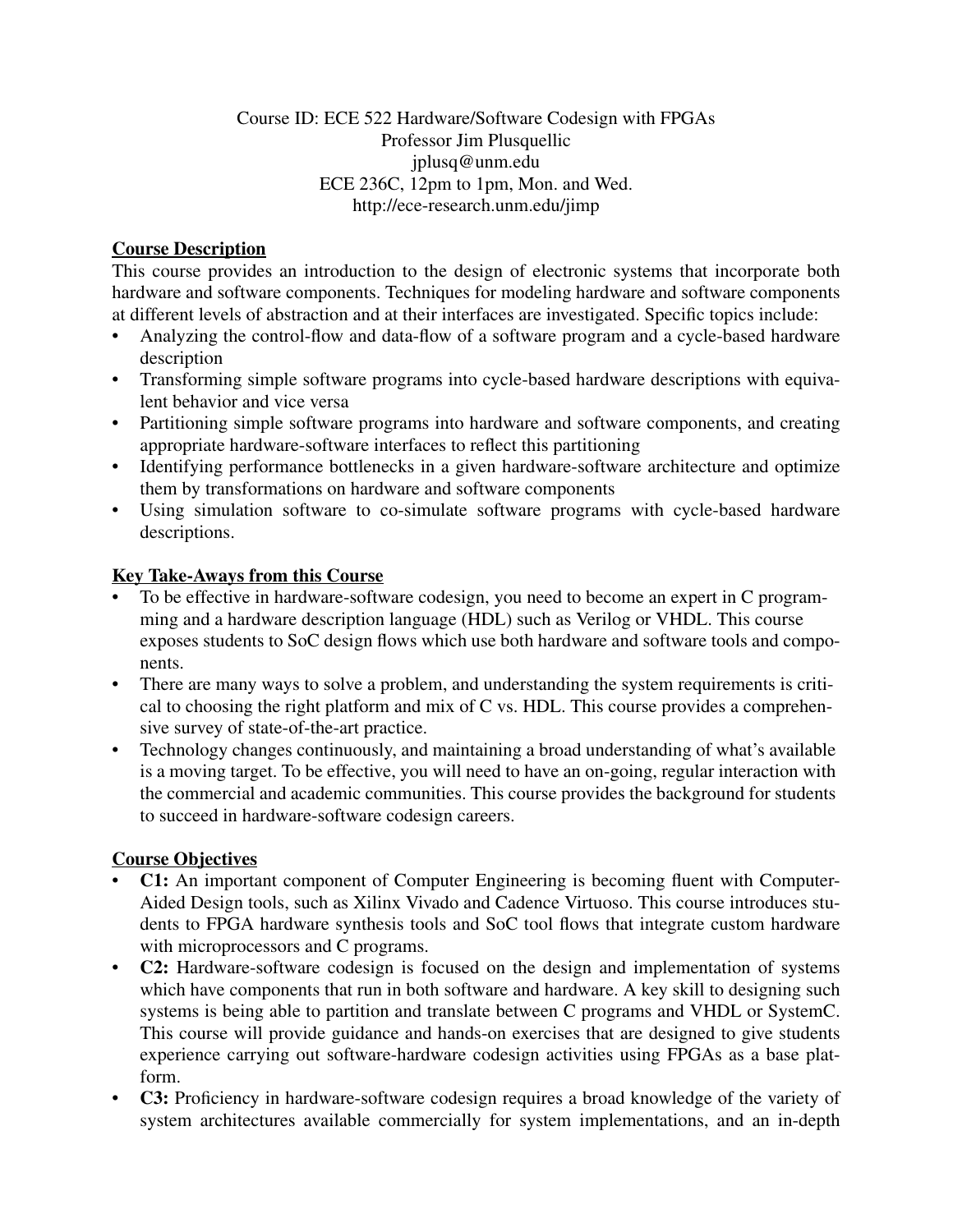awareness of the performance, area, power, reliability and security trade-offs. This course will provide instruction on commercially available system platforms and their applicability to modern microelectronic systems including automotive, industrial control and emerging Internet-of-Things (IoT) applications.

## **Specific Course Requirements**

Undergraduate courses in the C programming and VHDL. The course is focused on the integration of software (C) and hardware (VHDL) as the basis for developing efficient solutions to system implementations.

## **Technical Skills**

In order to participate and succeed in this class, you will need to be able to perform the following basic technical tasks:

- Use UNM Learn (help documentation located in "How to Use Learn" link on left course menu.
- Use email including attaching files, opening files, downloading attachments
- Open a hyperlink (click on a hyperlink to get to a website or online resource)
- Use a word processor to create homework, laboratory and project reports. NOTE: YOU MUST ONLY SUBMIT TXT and/or PDF files. WORD, EXCEL or other types of word processing formats will NOT be accepted
- Download, annotate, save and upload PDF files
- Use the in-course web conferencing tool (Collaborate Web Conferencing software)
- Download and install an application or plug in required for participating in web conferencing sessions

## **Technical Requirements**

Computer

- A high speed Internet connection is highly recommended.
- Supported browsers include: Internet Explorer, Firefox, and Safari. Detailed Supported Browsers and Operating Systems: http://online.unm.edu/help/learn/students/
- Any computer capable of running a recently updated web browser should be sufficient to access your online course. However, bear in mind that processor speed, amount of RAM and Internet connection speed can greatly affect performance. Many locations offer free highspeed Internet access including UNM's Computer Pods.
- For using the Kaltura Media Tools inside Learn, be sure you have downloaded and installed the latest version of Java, Flash, and Mozilla Firefox. They may not come preloaded.
- Microsoft Office products are available free for all UNM students (more information on the UNM IT Software Distribution and Downloads page: http://it.unm.edu/software/index.html)

For UNM Learn Technical Support: (505) 277-0857 (24/7) or use the "Create a Support Ticket" link in your course.

## **Web Conferencing**

Web conferencing will be used in this course during the following times and dates: For the online sessions, you will need:

• A USB headset with microphone. Headsets are widely available at stores that sell electronics, at the UNM Bookstore or online.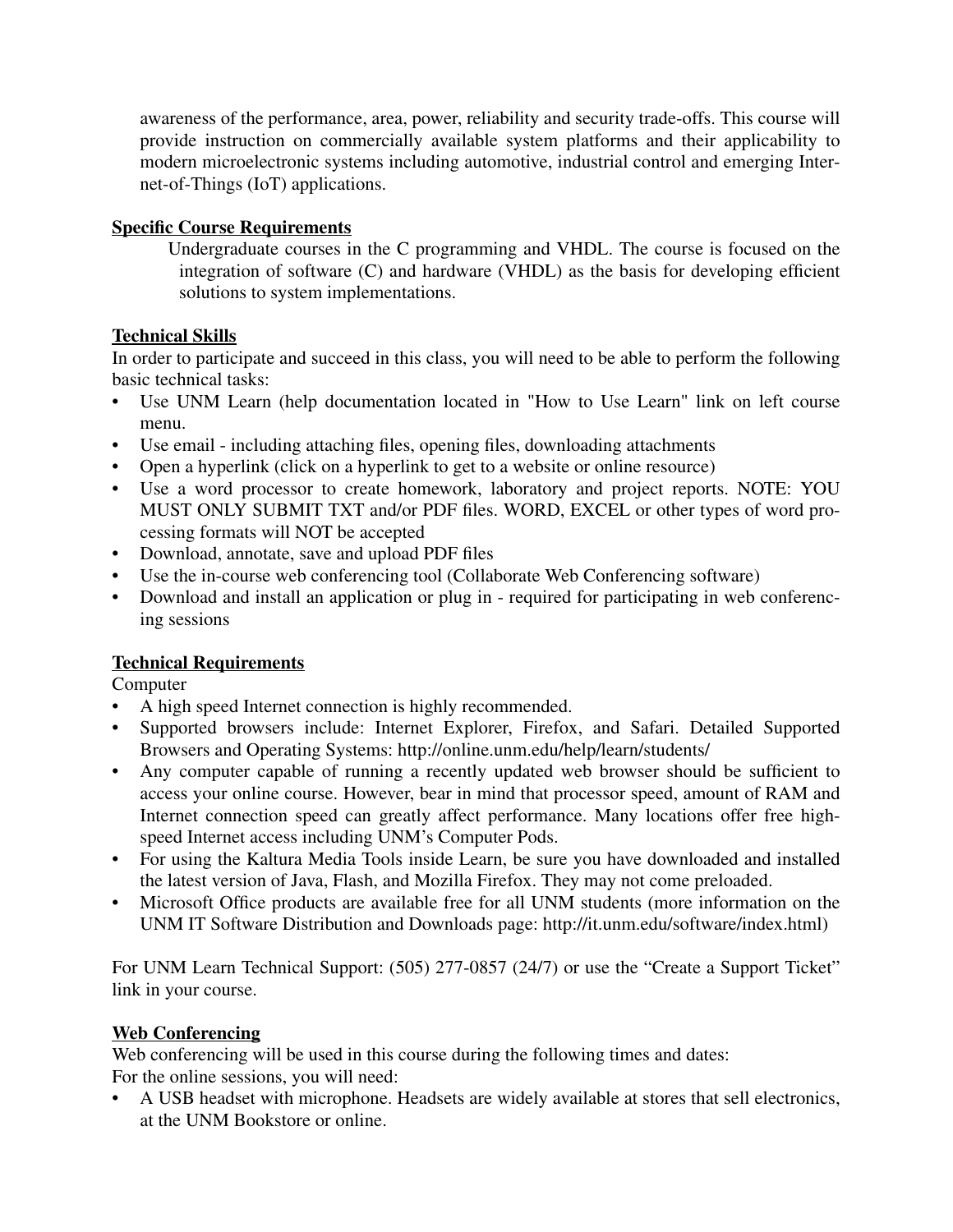- A high-speed internet connection is highly recommended for these sessions. A wireless Internet connection may be used if successfully tested for audio quality prior to web conferencing.
- For UNM Web Conference Technical Help: (505) 277-0857

Tracking Course Activity UNM Learn automatically records all students' activities including: your first and last access to the course, the pages you have accessed, the number of discussion messages you have read and sent, web conferencing, discussion text, and posted discussion topics. This data can be accessed by the instructor to evaluate class participation and to identify students having difficulty

## **Textbook and Supplemental Materials**

Recommended Textbooks:

"A Practical Introduction to Hardware/Software Codesign", Patrick Schaumont, Springer, 2010, ISBN 978-1-4614-3736-9 and ISBN 978-1-4614-3737-6 (eBook)

Required Supplementary Materials:

- Students will be required to setup an account with Xilinx (www.xilinx.com) as a mechanism to download the Vivado software tool. A free license will be provided by Xilinx.
- Students will be required to buy an FPGA board (at an academic discount price) as covered in the laboratory introductory video(s).

## **Coursework and Participation**

Weekly Schedule

- Each Module will be covered in 1 week, e.g., Module 1 in week 1, etc.
- All screen casts will be followed by a quiz. Quizzes corresponding to a Module MUST be completed in order, and by Friday at 11pm.
- Laboratory reports and the Project report must be submitted by Friday, 11pm the week they are assigned.
- The midterm will be a 2-hour timed exam. See details posted in UNM Learn.

Every effort will be made to report grading to students within 1 week of the submission deadline.

## **Procedures for Completing Coursework**

Include:

- Given the compressed format of this course, late or missed work will receive a zero score.
- All exams will be take-home.
- Other policies:

If you anticipate difficulty in meeting a deadline, you need to notify me at least 1 day in advance of the deadline and be prepared to provide evidence explaining why you will be late.

All written work needs to be submitted online. If you have difficulty using a tool to complete work, use the "Create a Support Ticket" link in the Course Menu and immediately notify me of your difficulties.

## **Expectations for Participation**

Please plan on devoting approx. 15 hour per week to cover the lecture material, participate in discussions and to do the homework, laboratories and project. Your previous course work using VHDL necessarily exposed you to CAD tools such as Vivado. However, if you experience is limited, please plan on spending additional time beyond the 15 hours per week. This course is 8 weeks long and therefore, runs at twice the pace of a regular course. Therefore, 15 hours may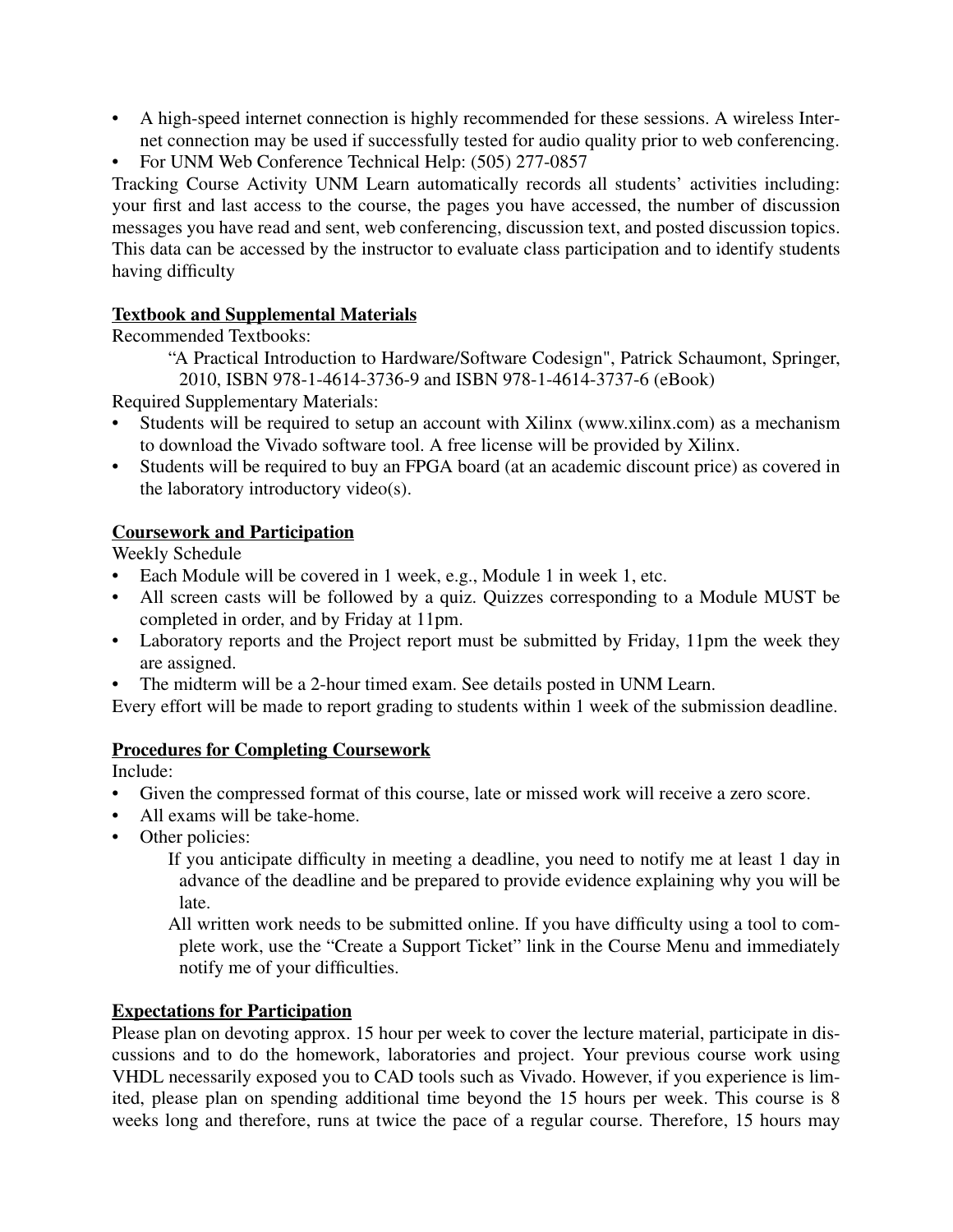sound like a lot but we'll need to cover 16 weeks of material in 8 short weeks. Other requirements to consider:

- Students are expected to learn how to navigate in Learn
- Students are expected to communicate with one another in team projects
- Students are expected to keep abreast of course announcements
- Students are expected to use the Learn course email as opposed to a personal email address
- Students are expected to keep instructor informed of class related problems, or problems that may prevent the student from full participation
- Students are expected to address technical problems immediately
- Students are expected to observe course netiquette at all times

## **Netiquette**

- In following with the UNM Student Handbook, all students will show respect to their fellow students and instructor when interacting in this course. Take Netiquette suggestions seriously. Flaming is considered a serious violation and will be dealt with promptly. Postings that do not reflect respect will be taken down immediately.
- This course encourages different perspectives related to such factors as gender, race, nationality, ethnicity, sexual orientation, religion, and other relevant cultural identities. The course seeks to foster understanding and inclusiveness related to such diverse perspectives and ways of communicating.
- Link to Netiquette document: http://online.unm.edu/help/learn/students/pdf/discussion-netiquette.pdf

## **Grading Procedures**

All homeworks, laboratories and the project are designed to be tied directly to the core material in this course. Becoming efficient at codesign requires hands-on experience, i.e., lecture material is important but most of your learning will occur while designing solutions, testing them through simulation and hardware experiments, and examining how the tools synthesize designs to implementations. Therefore, a large portion of the grade is allocated to labs and projects, as shown below. I can usually return homework, laboratory and exam scores within a week of the submission deadline.

## **Laboratory Grading Criteria**

• 20% Description

Does the report minimally include the following components: title, introduction to the lab that describes the problem to be solved, a body section that shows how the problem was solved (with schematic and supporting waveforms, if needed), and concluding remarks on the results and the student's experience?

- 20% Correctness Is the problem solved correctly?
- 20% Completeness

Are all the steps needed to solve the problem explicitly shown. For example, are the schematic diagram and the boolean equations given? Is the code given? Are the waveforms given? Are there comments in the Verilog code? Depending on the requirements given in the lab description, some of these components are not needed.

• 20% Clarity/Conciseness Are the description and results clearly and concisely presented or is there unnecessary clutter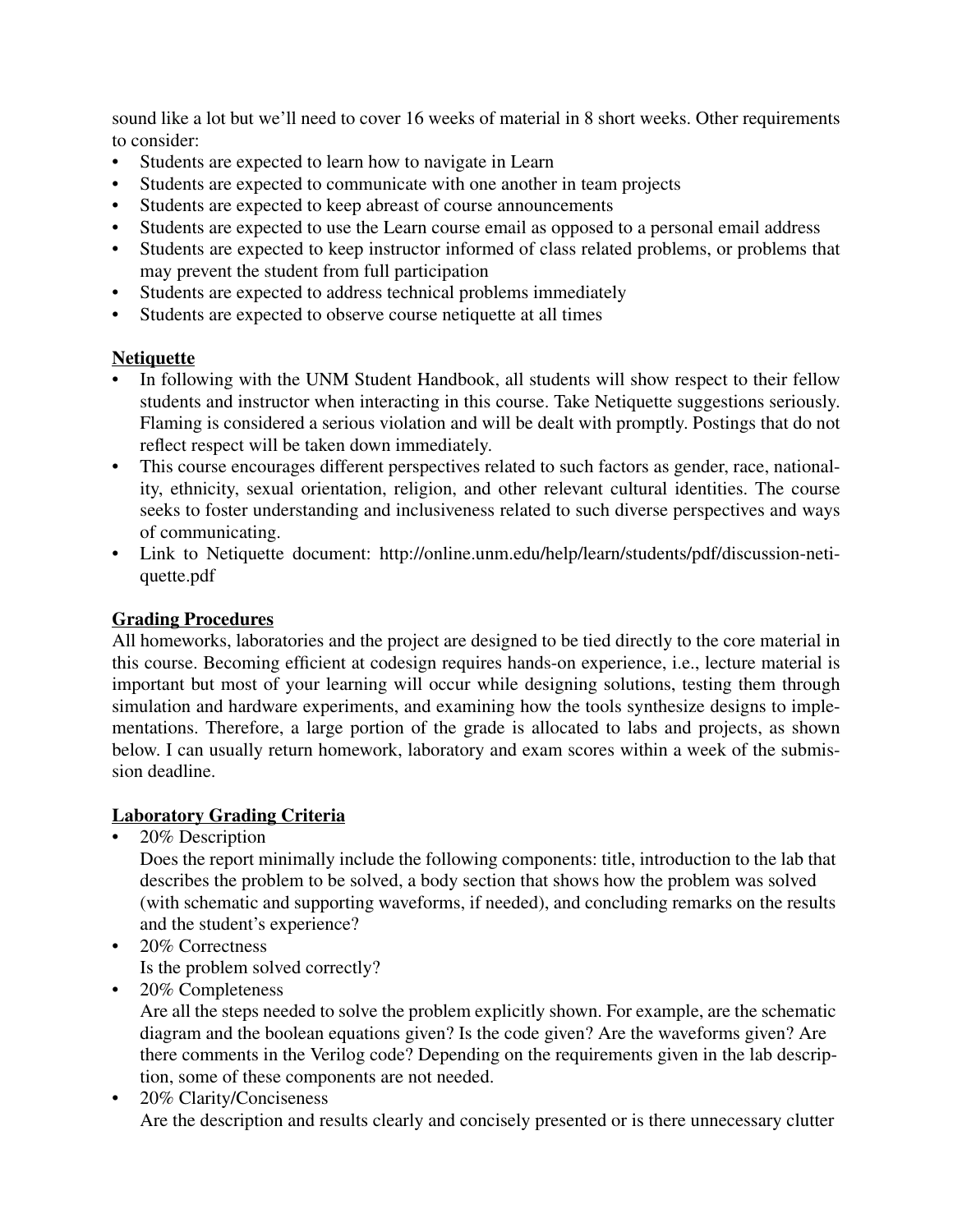or redundancy?

• 20% Quality of write-up

Is the lab report easy to read? Are the figures, plots, etc. neatly and professionally presented, i.e., in electronic form with arrows and text explaining the important features? Is the information on the title page complete, with a meaningful title and the student's name.

## **Grading Scale**

The distribution of weights for the exams, laboratories and projects is as follows. Labs are all equally weighted, and scored as exams on a scale from 0 to 100:

| Midterm                                   | 30% |
|-------------------------------------------|-----|
| Labs                                      | 30% |
| Project                                   | 30% |
| Participation $(5\%)$ and Quizzes $(5\%)$ | 10% |

No incompletes will be given, except as required by university policy for truly exceptional circumstances.

Cheating at any time in this course will cause you to fail the course. For a complete description of academic dishonesty, refer to the UNM Student Handbook.

## **UNM Policies**

## Title IX: Gender Discrimination

In an effort to meet obligations under Title IX, UNM faculty, Teaching Assistants, and Graduate Assistants are considered "responsible employees" by the Department of Education (see page 15 http://www2.ed.gov/about/offices/list/ocr/docs/qa-201404-title-ix.pdf). This designation requires that any report of gender discrimination which includes sexual harassment, sexual misconduct and sexual violence made to a faculty member, TA, or GA must be reported to the Title IX Coordinator at the Office of Equal Opportunity (oeo.unm.edu). For more information on the campus policy regarding sexual misconduct, see: https://policy.unm.edu/university-policies/2000/ 2740.html

## **Copyright Issues**

All materials in this course fall under copyright laws and should not be downloaded, distributed, or used by students for any purpose outside this course.

## **Accessibility**

The American with Disabilities Act (ADA) is a federal anti-discrimination statute that provides comprehensive civil rights protection for persons with disabilities. Among other things, this legislation requires that all students with disabilities be guaranteed a learning environment that provides for reasonable accommodations of their disabilities. If you have a disability requiring accommodation, please contact the UNM Accessibility Resource Center in 2021 Mesa Vista Hall at 277-3506 or http://as2.unm.edu/index.html. Information about your disability is confidential.

• Blackboard's Accessibility statement: http://www.blackboard.com/accessibility.aspx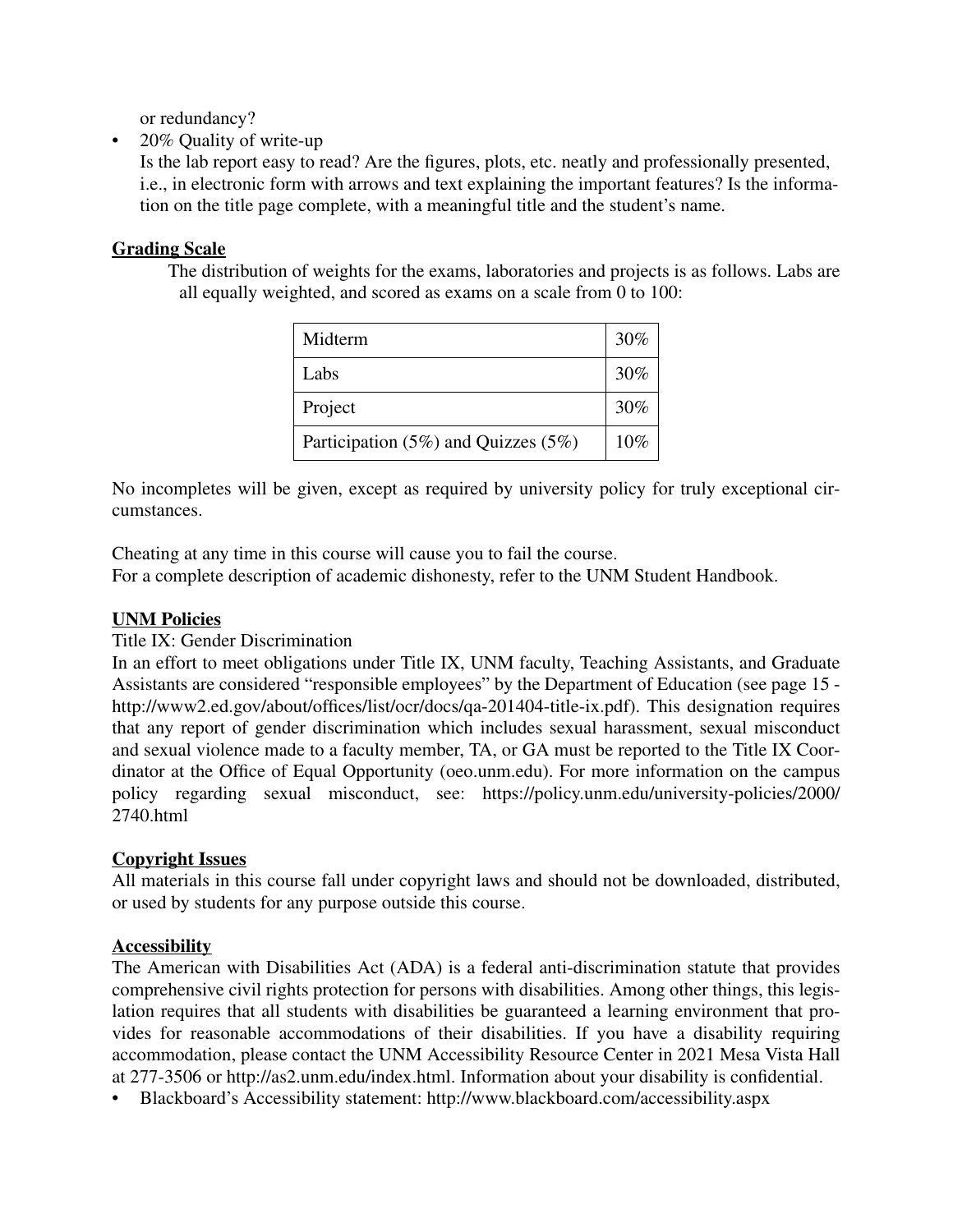## **Academic Misconduct**

You should be familiar with UNM's Policy on Academic Dishonesty and the Student Code of Conduct (http://pathfinder.unm.edu/code-of-conduct.html) which outline academic misconduct defined as plagiarism, cheating, fabrication, or facilitating any such act.

# **Drop Policy**

UNM Policies: This course falls under all UNM policies for last day to drop courses, etc. Please see http://www.unm.edu/studentinfo.html or the UNM Course Catalog for information on UNM